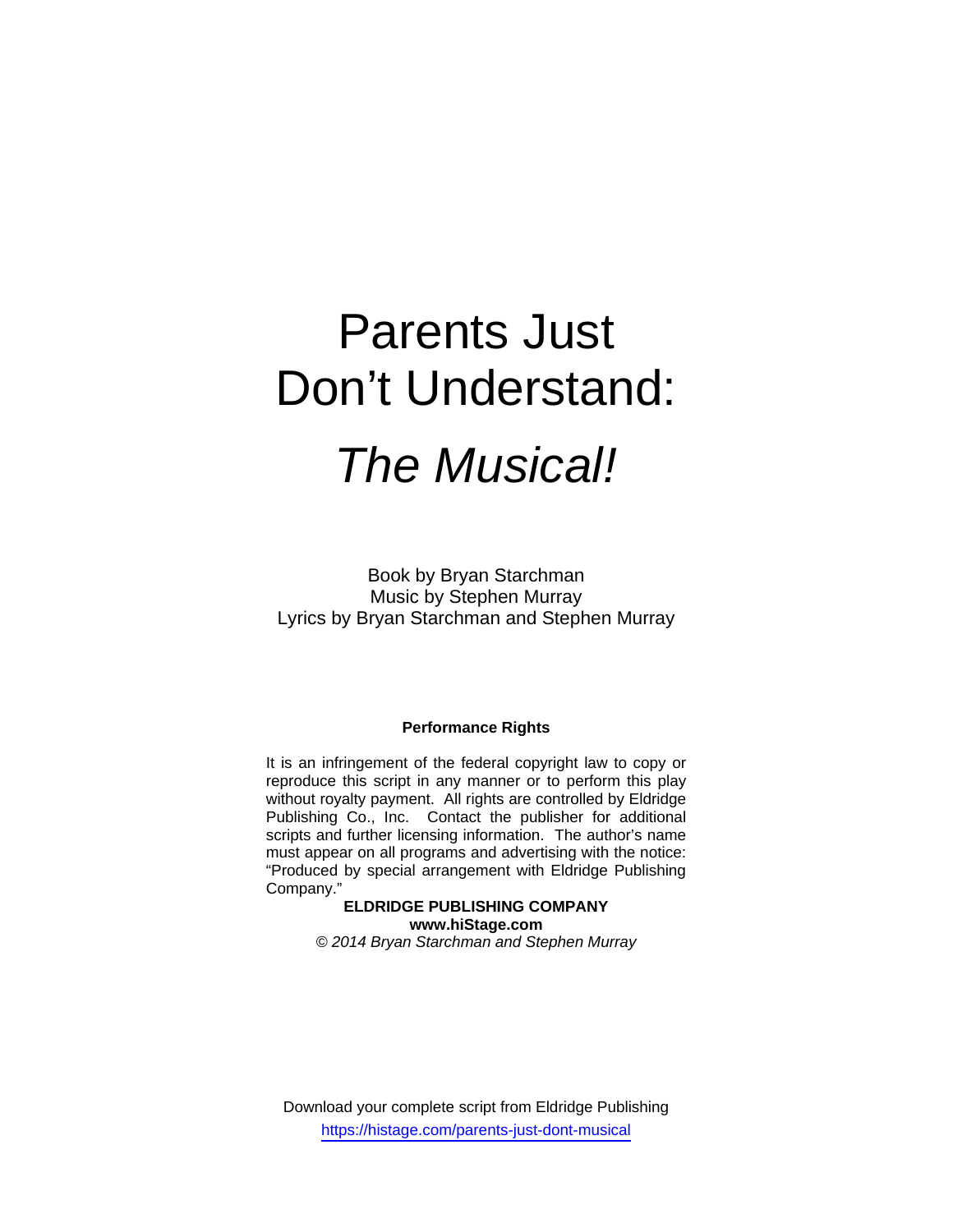#### *Parents Just Don't Understand: The Musical! - 2 -*

## **STORY OF THE PLAY**

Are we there yet? The Stathem family is on a loooong car trip, giving everyone lots of extra time to reminisce about the past 12 months. Here is a collection of hilarious (and often too close to the truth) scenes and songs that all families are going to be able to relate to. This easy-to-stage comedy is a lighthearted look at a "greatest hit list" of classic family moments. Remember when Dad tried to teach you to drive? Or Mom decided that she would help pick out your wardrobe? The kids sing the "Back to High School Blues" only to have Mom and Dad sing "They Are Gone Gospel" the minute the kids are out the door. Grandma and Grandpa enjoy "Hippity Hop Grandma Rap," and the daughter watches her dreams of a sweet sixteen birthday bash get crushed while at the fish and game hall. Who knew Grandpa would *really* re-gift that "Best Grandpa Ever" mug? Using minimal sets and a very flexible cast and chorus, "Parents Just Don't Understand: The Musical!" will have your audience in stitches while also challenging your cast to not just play teenagers, but also adults. Full evening.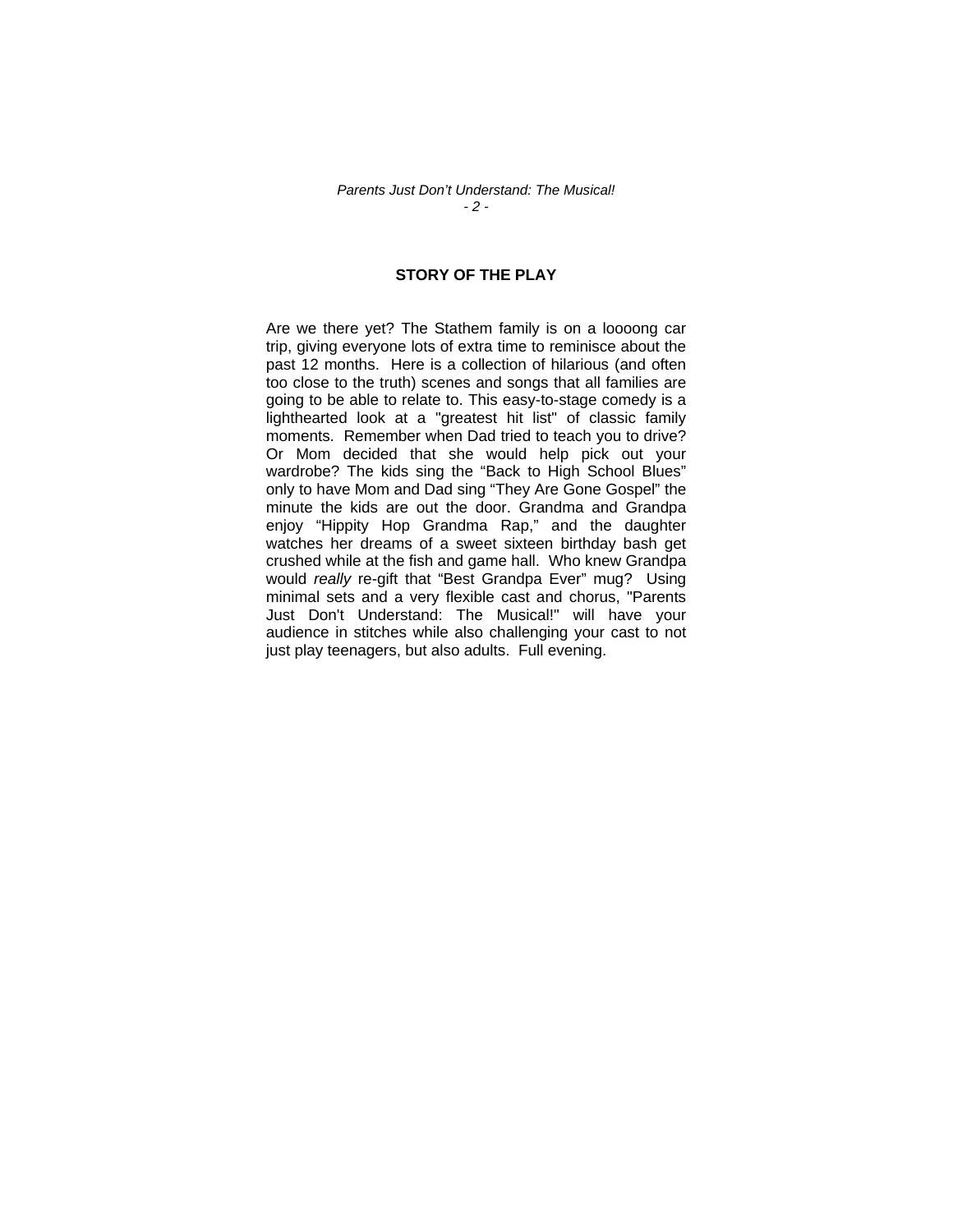#### *Parents Just Don't Understand: The Musical! - 3 -*

## **CAST OF CHARACTERS**

*Minimum cast of 5 (With doubling.) 3 males and 2 females Maximum cast: At least 12 males, 12 females and as big a chorus as you like!* 

**Son:** Sometimes referred to as Jeffrey. **Daughter:** Sometimes referred to as Brittany. **Mom or Mother:** Sometimes referred to as Janet Stathem. **Dad or Father:** Sometimes referred to as James Stathem. **Grandpa:** Could be played by same actor as Father. **Grandma:** Could be played by same actress as Mother. **Biker:** Bit part, usually played by your drama teacher. **Spraky the Clown:** Optional- line in one song.

#### **A Note about Casting**

 These are generic stock characters. You can put on the entire show with a small cast where the daughter is played by the same actress in every scene, the son is played by the same actor in every scene, etc. Even Grandpa could be played by Father or Biker with a quick change and Grandma could be played by Mother.

 The best way to run this show is with a large CHORUS of characters. All fathers, mothers, sons, and daughters dressed the same with soloists coming into specific scenes to play out the dialogue and lead singing roles. The CHORUS should always be present, either in the pit, on risers up on stage, or just off in the wings to enter at a moment's notice.

 The idea is that we are seeing the same characters throughout but more students get a chance to act and sing. If you are short on male actors (as I often am), they can stick with the same roles for multiple scenes while the girls share roles.

 The one consistent plot line revolves around the family car trip and the family looking back on the year that has passed. I would use the same actors for each scene in the car (beginning, middle, and end) so that there is a consistent flow. If you are going to be working with a cast of all teenagers make sure to dress the parent characters in boring, muted tones and the teen characters in typical street wear so that the audience can easily distinguish between the "adults" and the "young adults" in the scenes. Also, feel free to substitute new technology where lines may be dated.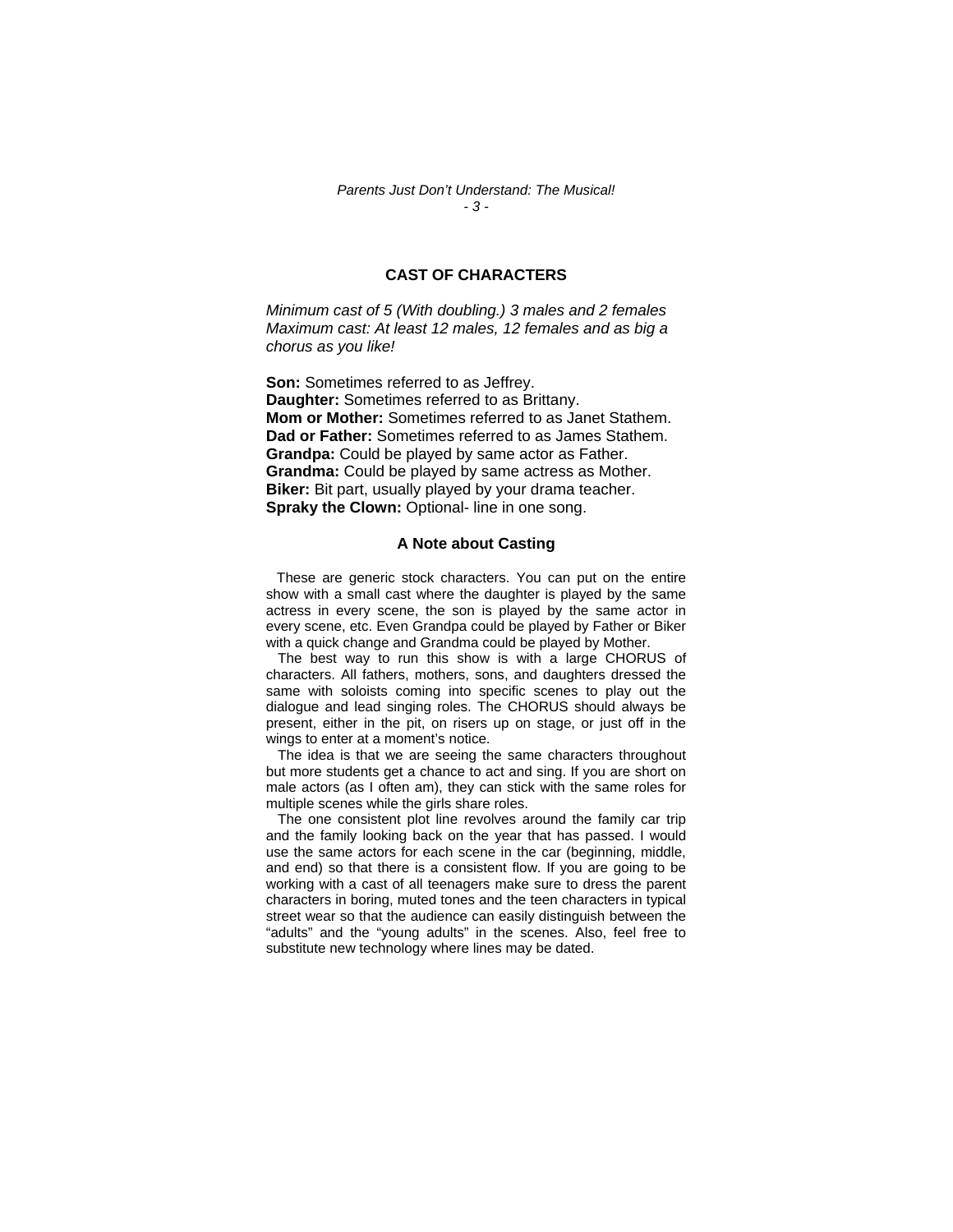#### *Parents Just Don't Understand: The Musical! - 4 -*

**SCENES** 

ACT I

1 – Introductions

2 – The Long and Winding Road

3 – The First Day of School

4 – You're Driving me Crazy (No singing required.)

5 – Clothes Make the Man

6 – What Are You Thankful For? (No singing required.)

7 – Holiday Medley

8 – To Grandmother's House We Go

9 –Keep on Truckin'

ACT II

10 – On the Road Again

11 – Putting the "Fun" Back in Funeral

12 – It's My Party and I'll Cry if I Want To

13 – She Said, She Said

14 – The Talk

15 – Rest Stop

16 – Finale: You Can Pick Your Friends, But You Can't Pick Your Family

17 – Bows and Exit Music

#### **SONG LIST**

ACT I

1 – Parents Just Don't Understand

2 – Are We There Yet? *(Part 1 of 4.)*

3 – Back to High School Blues

4 – They Are Gone Gospel *(Part 1 of 2.)*

5 – They Are Gone Gospel *(Part 2 of 2.)*

6 – Shopping With Mom *(Part 1 of 2.)*

7 – Shopping With Mom *(Part 2 of 2.)*

8 – Holiday Medley

9 – Hippity Hop Grandma Rap *(Part 1 of 2.)*

10 – Hippity Hop Grandma Rap *(Part 2 of 2.)*

11 – Are We There Yet? *(Part 2 of 4.)*

ACT II

12 – Are We There Yet? *(Part 3 of 4.)*

13 – Putting the "Fun" Back in Funeral

14 – Sweet Sixteen

15 – She Said, She Said

16 – Le Tigre

17 – Are We There Yet? *(Part 4 of 4.)*

18 – Finale: You Can Pick Your Friends

19 – Bows and Exit Music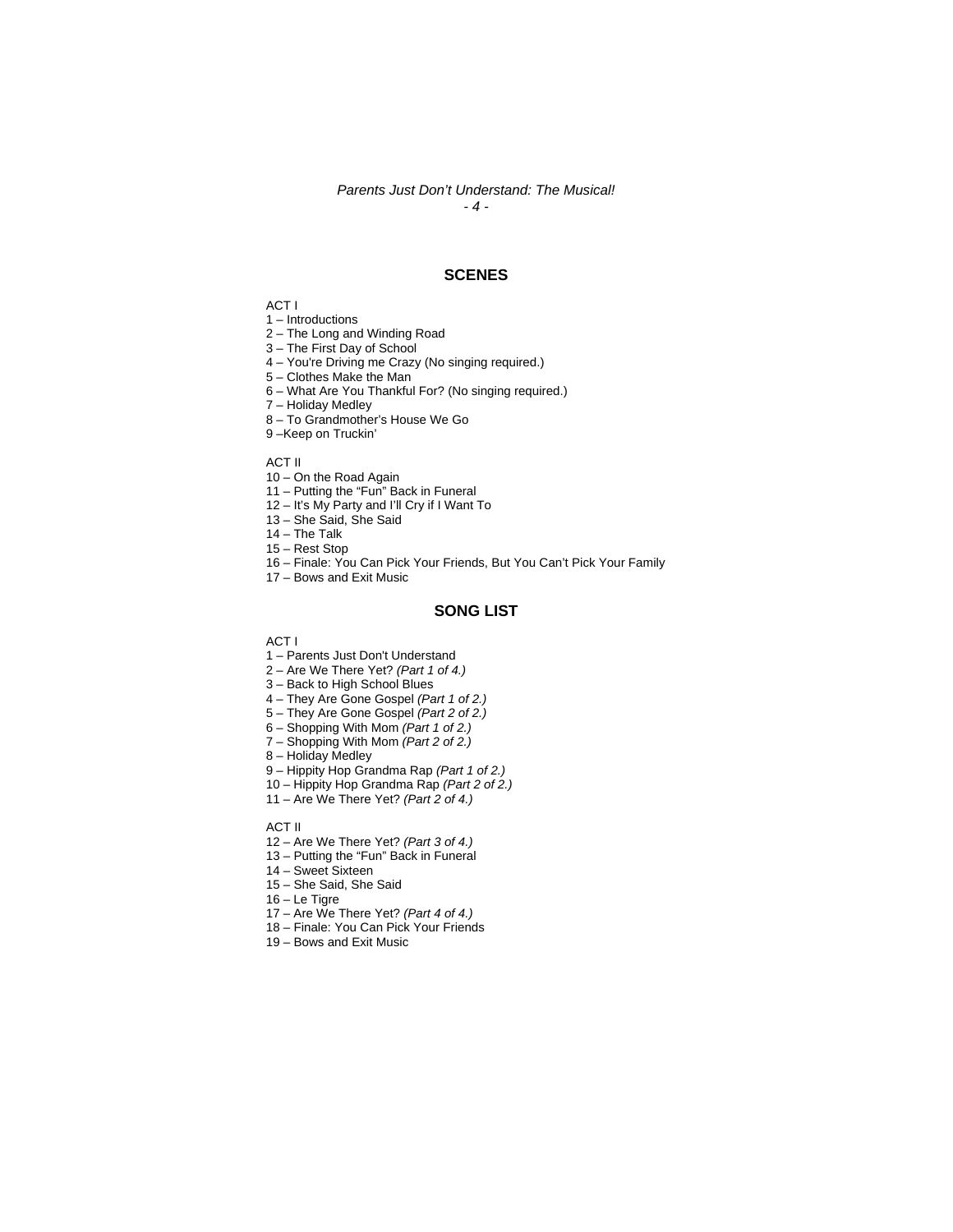#### *Parents Just Don't Understand: The Musical! - 5 -*

## **ACT I Scene 1: Introductions**

*(CHORUS enters. Fathers in black slacks, white shirts, ties. Mothers in khaki slacks, blue tops. Sons in black t-shirts, jeans. Daughters in black slacks or skirts, pink t-shirts.)* 

#### **SONG #1: Parents Just Don't Understand**

#### **SONS and DAUGHTERS:**

PARENTS, THEY DON'T HAVE A CLUE. I MEAN, COME ON. THEY WERE KIDS ONCE, TOO. BUT SOMETHING MUST HAVE HAPPENED WHEN THEY GREW FROM SHORT TO TALL. 'CAUSE PARENTS DON'T UNDERSTAND US KIDS AT ALL.

#### **SONS:**

I ASKED THEM FOR A PUPPY, GOT AN ANT FARM INSTEAD. I TAUGHT THEM TO ROLL OVER. THEY ESCAPED AND ALL FLED.

#### **DAUGHTERS:**

I ASKED TO GO TO SUMMER CAMP. THEY SENT ME TO AUNT DAISY. SHE DRESSES UP HER EIGHTEEN CATS. I THINK SHE'S GOING CRAZY!

#### **SONS and DAUGHTERS:**

OH! PARENTS, THEY DON'T HAVE A CLUE. I MEAN, COME ON. THEY WERE KIDS ONCE, TOO. BUT SOMETHING MUST HAVE HAPPENED WHEN THEY GREW FROM SHORT TO TALL. 'CAUSE PARENTS DON'T UNDERSTAND US KIDS AT ALL.

*(PARENTS enter, looking bedraggled.)* 

#### **FATHERS:**

CHILDREN ARE A BLESSING. AT LEAST THAT'S WHAT WE'RE TOLD. I'M SURE THINGS MUST GET BETTER. SHE'S JUST 16 YEARS OLD.

## **MOTHERS:**

ONE DAY SHE'LL LEAVE THE NEST WHEN SHE'S READY TO FLY. BUT WHAT IF SHE NEVER LEAVES AND STAYS UNTIL WE DIE? **FATHERS:** 

OH, NO!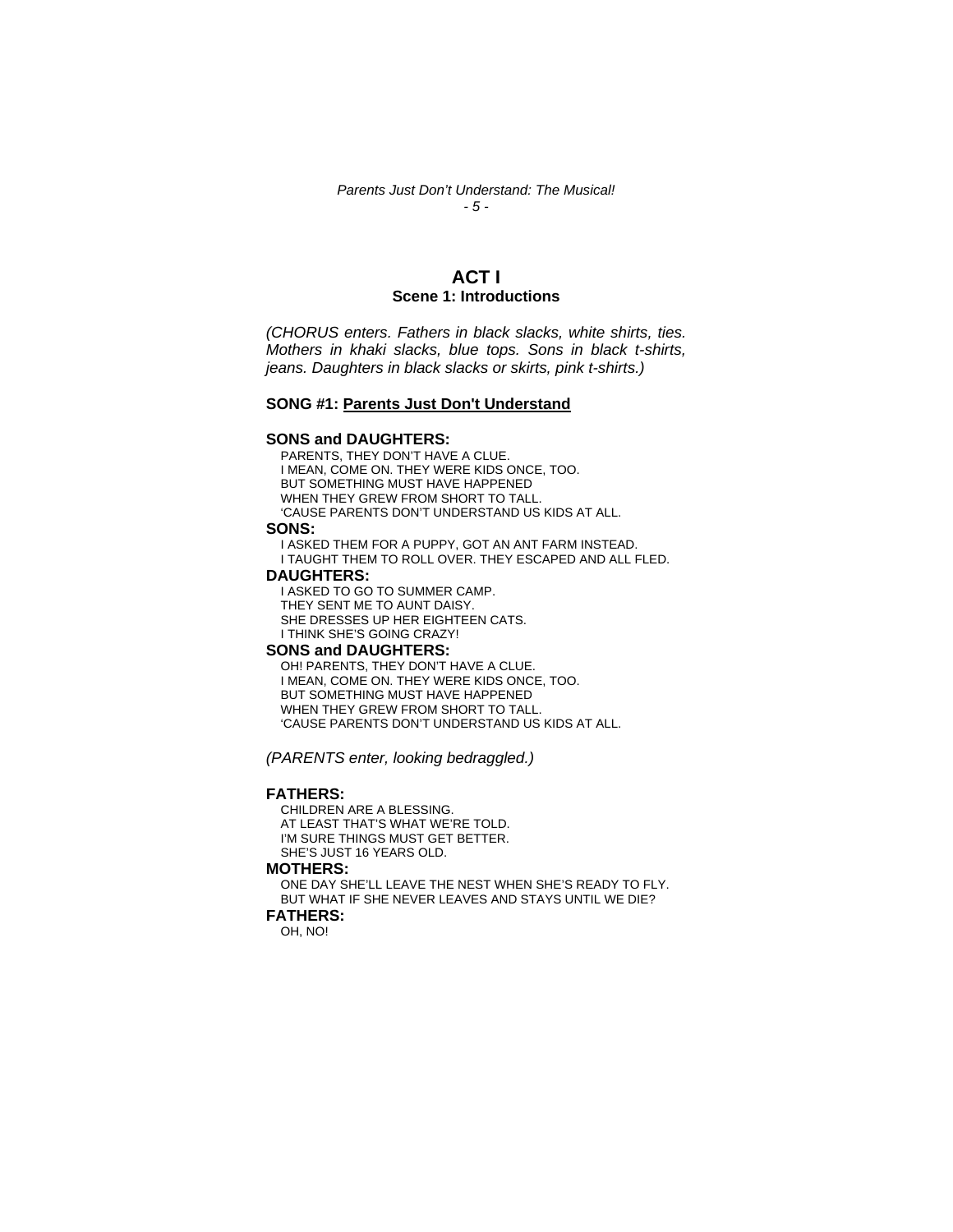*Parents Just Don't Understand: The Musical! - 6 -* 

**FATHERS and MOTHERS:** 

CHILDREN, YOU DON'T HAVE A CLUE WHAT IT'S LIKE HAVING TO DEAL WITH YOU. YOU ASK AND TAKE AND GRAB AND WANT AND NEVER SAY THANK YOU. **DAUGHTER:** *(Steps forward, snotty.) You made me do the dishes once for free, I could've sued.* **SONS and DAUGHTERS:**  PARENTS! **FATHERS and MOTHERS:**  CHILDREN! **SONS and DAUGHTERS:**  THEY DON'T HAVE A CLUE. **FATHERS and MOTHERS:**  YOU HAVE NO IDEA! **SONS and DAUGHTERS:**  I MEAN, COME ON. **FATHERS and MOTHERS:**  ONE DAY YOU'LL HAVE KIDS, TOO. AND THEN YOU'LL UNDERSTAND ALL WE HAVE TO GO THROUGH. **SONS and DAUGHTERS:**  WELL, WE'D LET OUR KIDS HAVE ANYTHING WE'RE COOLER THAN YOU. **SON 1:**  LIKE A PUPPY. **DAUGHTER 1:**  A TRIP TO CAMP. **SON 2:**  AN INGROUND SWIMMING POOL. **DAUGHTER 2:**  A FERRARI. **SON 3:**  AN AK-FORTY SEVEN WITH A SCOPE AND SOME HAND GRENADES AND A TANK. LIKE A SMALL ONE, JUST SO WE'RE READY FOR WHEN THE ZOMBIES ATTACK! **FATHERS and MOTHERS:**  NO! THINGS ARE GETTING OUT OF HAND! **SONS and DAUGHTERS:**  PARENTS! **FATHERS and MOTHERS:**  CHILDREN **ALL:** JUST DON'T SEEM TO UNDERSTAND! *(Exit the stage as the "car" is set up.)*